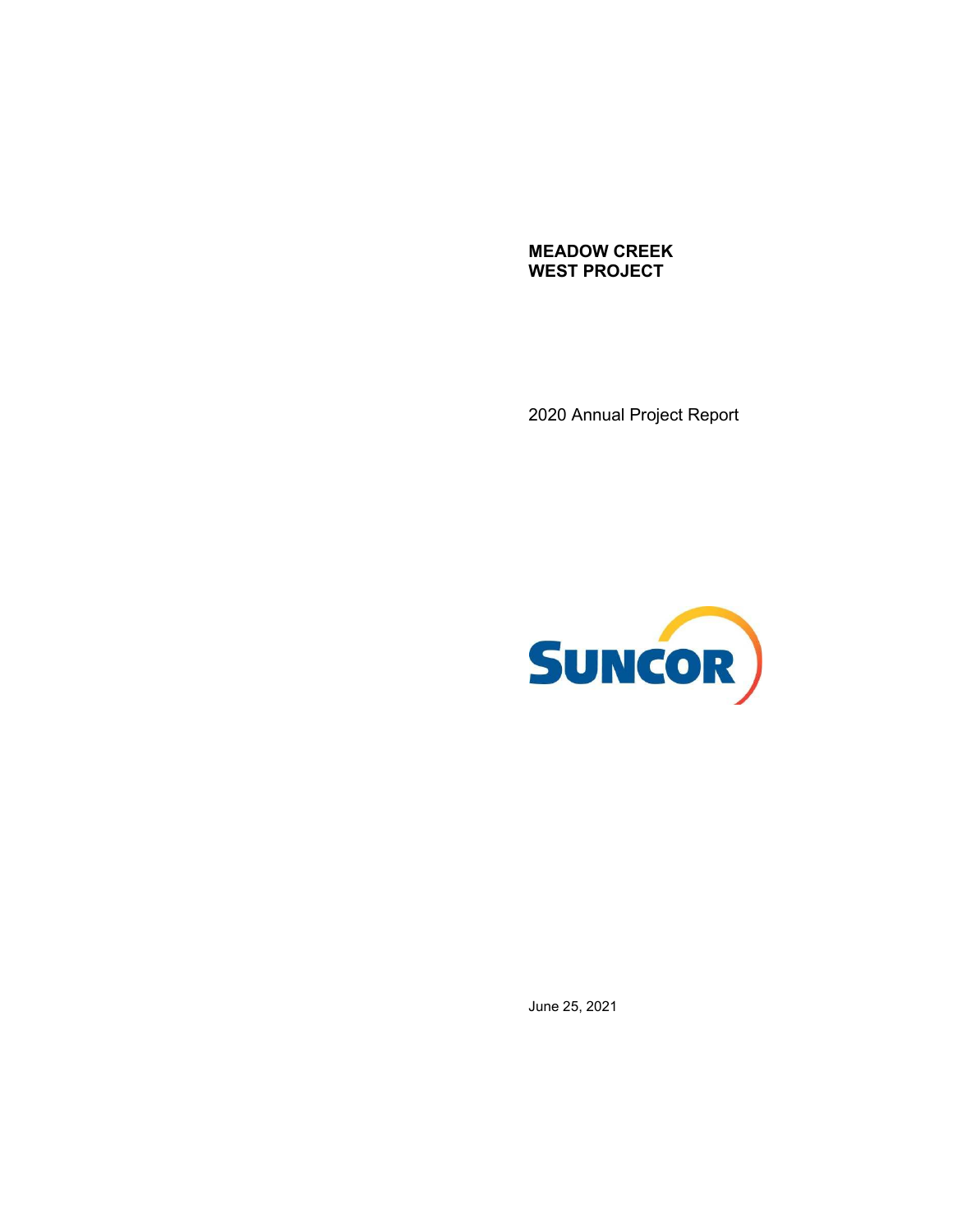

# **1.0 INTRODUCTION**

 In accordance with conditions 1.7.5 through 1.7.7 of the Meadow Creek West project approval (IA-001) Suncor Energy Inc. (Suncor) is providing the information below required for the 2020 Annual Project Report.

# **2.0 PROJECT UPDATE**

 The Meadow Creek West project was approved by the Alberta Energy Regulator (AER) on February 21, 2020.

#### **2020 Activities**

 No tree clearing, disturbance or reclamation activities were completed in 2020 under the Meadow Creek West Project Approval.

#### **Proposed 2021 Activities**

 No tree clearing, disturbance or reclamation activities are planned in 2021 under the Meadow Creek West Project Approval.

 Suncor has deferred the Meadow Creek West project and no activities regulated by the approval are planned for 2021. The operational life of the project remains 25 to over 40 years.

## **3.0 COMPLIANCE**

 Since receiving approval on February 21, 2020, Suncor has been working to identify and [action regulatory compliance requirements. Suncor will continue this work through 2021. As](https://actionregulatorycompliancerequirements.Suncorwillcontinuethisworkthrough2021.As)  no activities have been conducted since receiving the approval, there are no audits, inspections or compliance actions to report at this time.

# **4.0 LAND/ENVIRONMENTAL**

 There has been no update to the information required by the AER for Land/Environmental since project approval was received. No new environmental sensitivities have been identified for the Meadow Creek East project.

# **5.0 APPROVAL**

There have been no changes to project scope since the approval was received.

 The Annual Conservation and Reclamation report was submitted on March 26, 2020 to comply with Schedule 4, Table C of the Approval and it follows the *Specified Enactment Direction (SED)*  001: Direction for Conservation and Reclamation Submissions (AER, 2016) for the period of